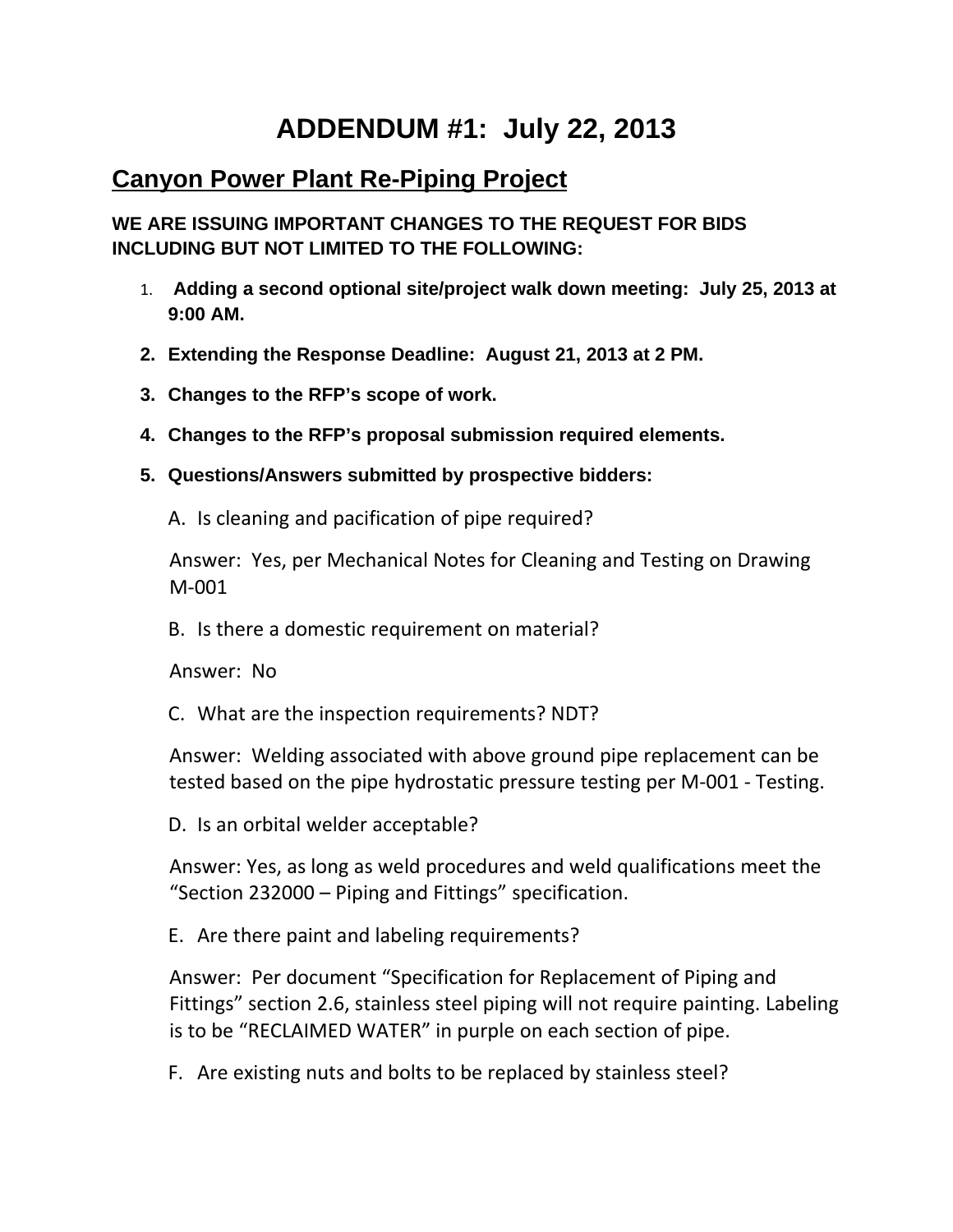Answer: Yes, per "Specification 232000 – Piping and Fittings" section 2.01 specifies piping bolting, and gasket replacement materials and material standards.

G. On drawing CG‐RWS‐0005 it shows a reducer 3'' x ? then go to P&ID ( CG‐M114 SHT 1) and it doesn't show any reducer.

Answer: The Plant Irrigation Pump Suction Size is 1‐1/4" reduced from the 3" pipe by a 3" x 1‐1/4" eccentric reducer; corrected drawings forthcoming.

H. I have re‐read the specs for the rusted pipe and it does not include replacing the reverse osmosis filters (as was stated during the jobwalk). Do you want this included in the scope of work?

 Answer: No, replacing the reverse osmosis filters will not be included in the scope of work. However, revised workscope will be issued specifying required repairs to filter skid piping and Filters [0‐DMN‐FL‐001A/B] and [0‐DMN‐FL‐ 002A/B] by 7/24/13.

I. A copy of the J03908 Raw Water Skid, Listed in RFP, Appendix A is missing from the package of information handed out at the pre‐bid meeting.

 Answer: Raw Water Pump Skid, Vendor IOM Manual (abridged version) will be available at CPP on July 25, 2013.

J. Given that no underground piping is included in the project scope of work. Will this eliminate the pipe replacements shown on Drawings: CG-GRW-008, CG-RWS-0105 & CG-RWS-0025?

Answer: Pipe line sections shown on CG-RWS-0105, CG-GRW-008 and CG-RWS-0025 do not require replacement.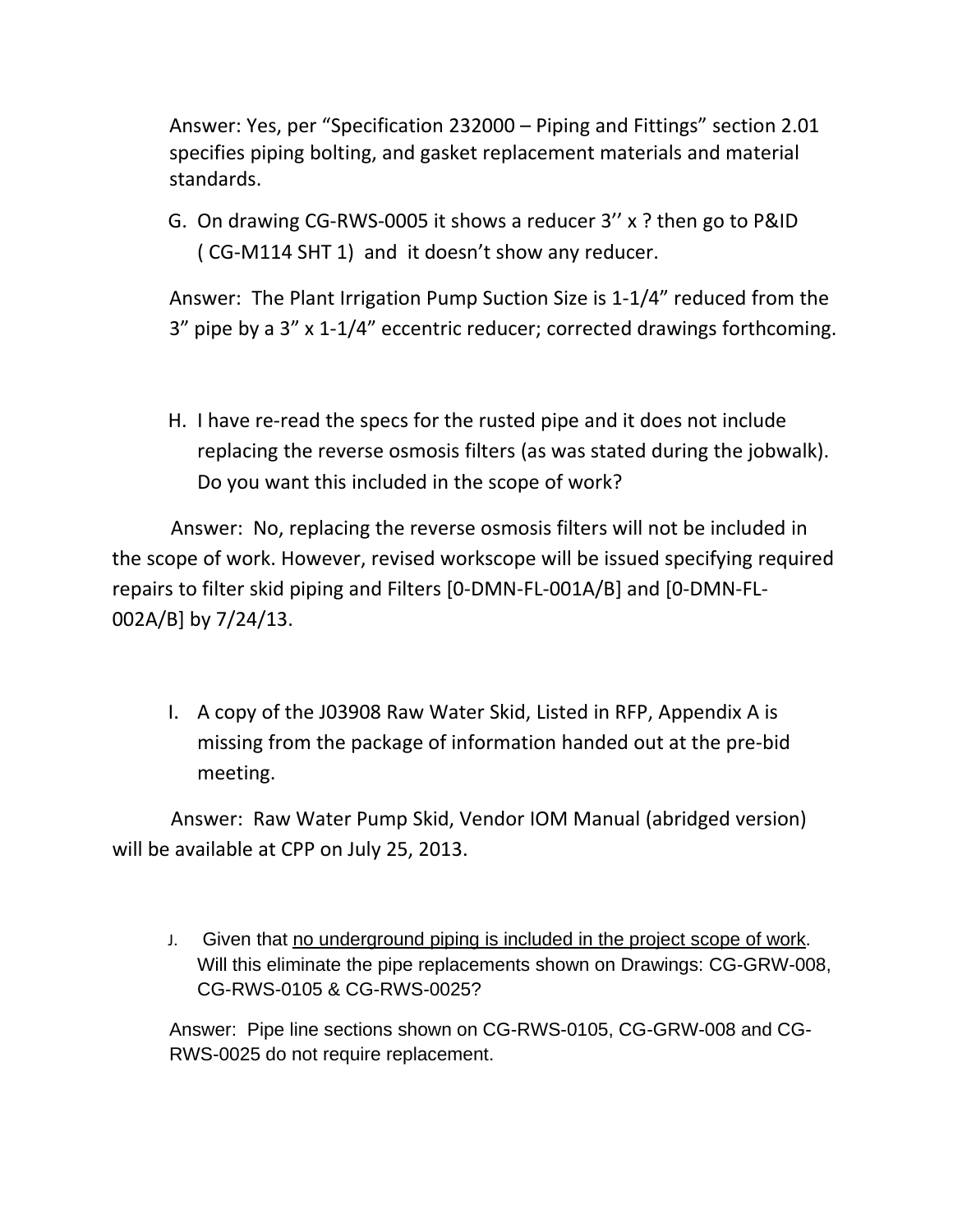K. CG-RWS-0025 (and CGD-M101 & CG-M101) These drawings represent the line supplying raw water to the Chilled Water System Cooling Tower. During the job walk, this line was not specifically pointed out. Is 6"-AAA-RWS-0025 included in the work scope (replace with 316L Piping)?

Answer: 6"-AGA-RWS-0025 (304 SS) shown on CG-RWS-0025 (and CGD-M101 & CG-M101) does not require replacement. However the above ground pipe section 6"AAA-RWS-0026 does require replacement.

L. CGD- M116 & CG- M116 shows three pipe lines exiting the second stage filters, 0-DMN-FL-002A & B being demolished and replaced with 316L SS. These lines appeared to be stainless steel during the jobwalk. Are these three (3) lines leaving the filters included in the work scope (replace with 316L Piping)?

Answer: Revised workscope will be issued specifying required repairs to filter skid piping in general by 7/25/13. The specific sections of piping described by vendor; discharge side of Filters [0-DMN-FL-002A] & [0-DMN-FL-002B] do not require replacement.

M. Requirement for Contractor to hold a National Board "R" Stamp. Is there any scoped work that will require Section VIII repair work to vessels or is this a general requirement? I have reviewed the package/documents and cannot find and Code repair work to vessels unless there is some hot work required for installing the internal lining in the two first stage filters on the water conditioning system Package Filter Skid.

Answer: "R" Stamp certification is a general requirement of the RFP.

N. Package does not specify the installation of a new internal coating for the first stage 15 micron bag filter housing as stated during the jobwalk. Please verify that the coating is part of project scope and provide specifying data such as coating type, min. required dry film thickness, application requirements, acceptable coating vendors, etc.

Answer: Revised work scope will be issued for Filters [0‐DMN‐FL‐001A/B] and [0‐DMN‐FL‐002A/B].

O. RFP, page 3 states that existing gate valves shall be replaced with "stainless steel lined, iron body butterfly valves" and references Section 230523, Manual Valves. Section 230523, Para 2.04, Butterfly Valves, specifies a SS body, disc and shaft valve. Verify if the specified, all SS valves is acceptable.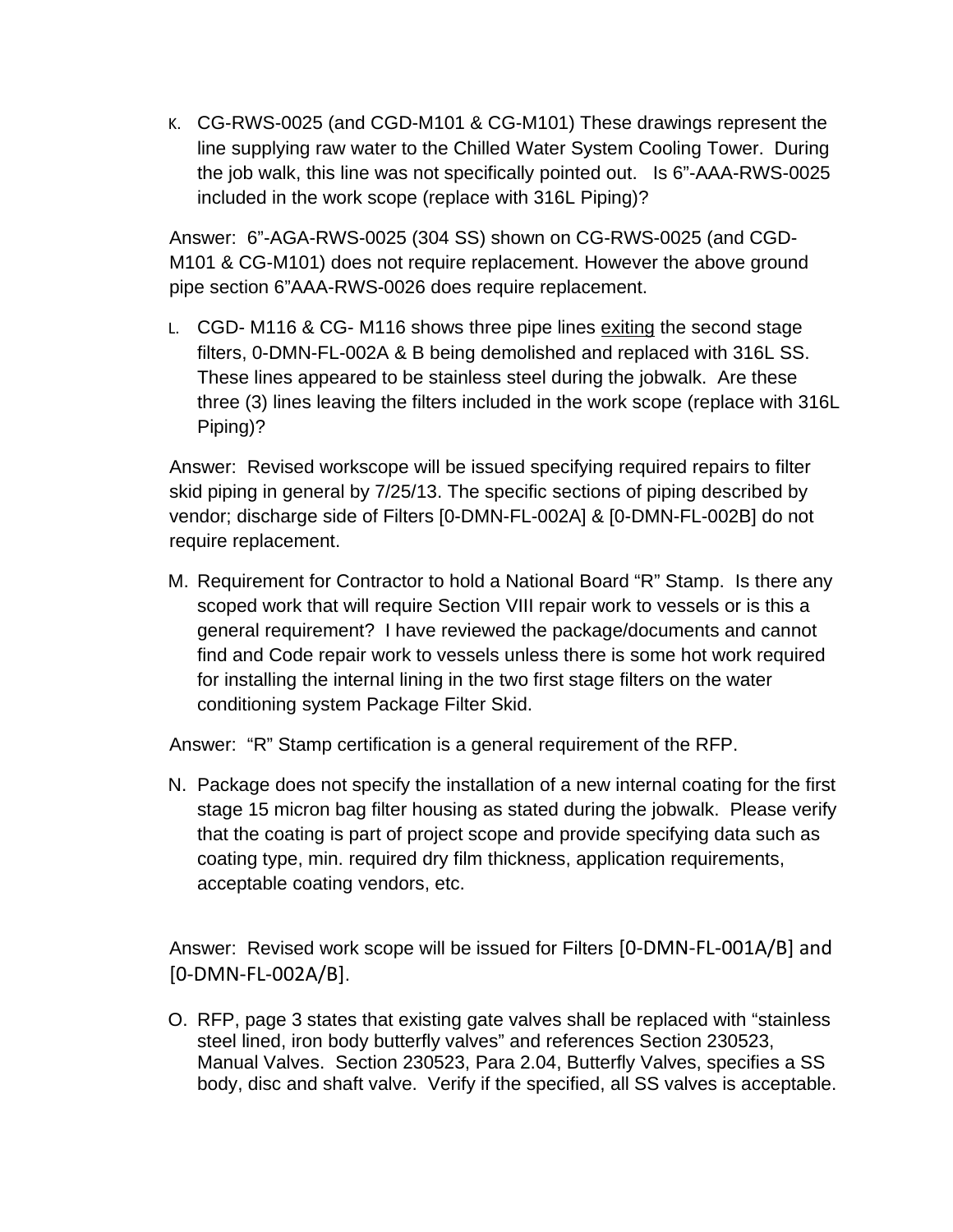Answer: Replacement gate valves, check valves, butterfly valves, and globe valves shall follow "Specification 230253 – Manual Valves" or engineered approved equal. In general all replacement piping and fittings shall be of 316L material, and if those components are not specified herein, the vendor shall submit to the Engineer for approval.

- P. Specification for Replacement of Pipework and Fittings Section 2.4
	- a. See RFP, Item M, above regarding requirement for "R" Stamp.
	- b. This section states that welding should be by shielded metal arc method. This is contradicted by requirements in Section 232000, Piping and Fittings, Para. 3.02 C.2.b. & e. which requires that pipe less than 3/16" thick shall be welded by gas-tungsten-arc (GTAW) process. Per Para. 2.01, all specified pipe sized 12" and below will have an average wall thickness less than 0.1875" and therefore require GTAW process. Is GTAW process acceptable for specified pipe sizes 12" and below?

## Answer:

- a) R" Stamp is no longer required to perform modifications to the Filters [0- DMN-FL-001A/B and 0-DMN-FL-002A/B but is a general condition of the RFP.
- b) PB will revise "Specification for Replacement of Piping and Fittings" section 2.4 to read as follows: [was] "Welding should be by shielded metal arc methods, with purging……; [now] "Welding should be either by shielded metal arc methods or gas tungsten arc methods, with purging……"
	- i. Per "Specification 232000 Piping and Fittings" section 2.01, piping 2 inch and smaller shall use schedule 40S wall thickness classifications; i.e. (.154 inch) thickness for 2" nominal piping; and therefore SMAW cannot be used and GTAW is acceptable per "Specification 232000 Piping and Fittings" section 3.02.C.2.b & 3.02.C.2.e for any piping 2 inch and less nominal diameter.
	- ii. Per "Specification 232000 Piping and Fittings" section 2.01, piping 2 1/2 inch and larger shall use schedule 10S wall thickness classifications; i.e. GTAW must be used for nominal piping 12" (.180 inch wall thickness) and below, for piping greater than 12" GTAW or SMAW is acceptable.
- Q. Pipework and Fittings Section 2.6
	- a. Define 316L SS pipe as not requiring painting. Please confirm that the new, AG, 316L SS GRW service piping will require "purple" paint as stated during job walk.
	- b. Please define line labeling requirements